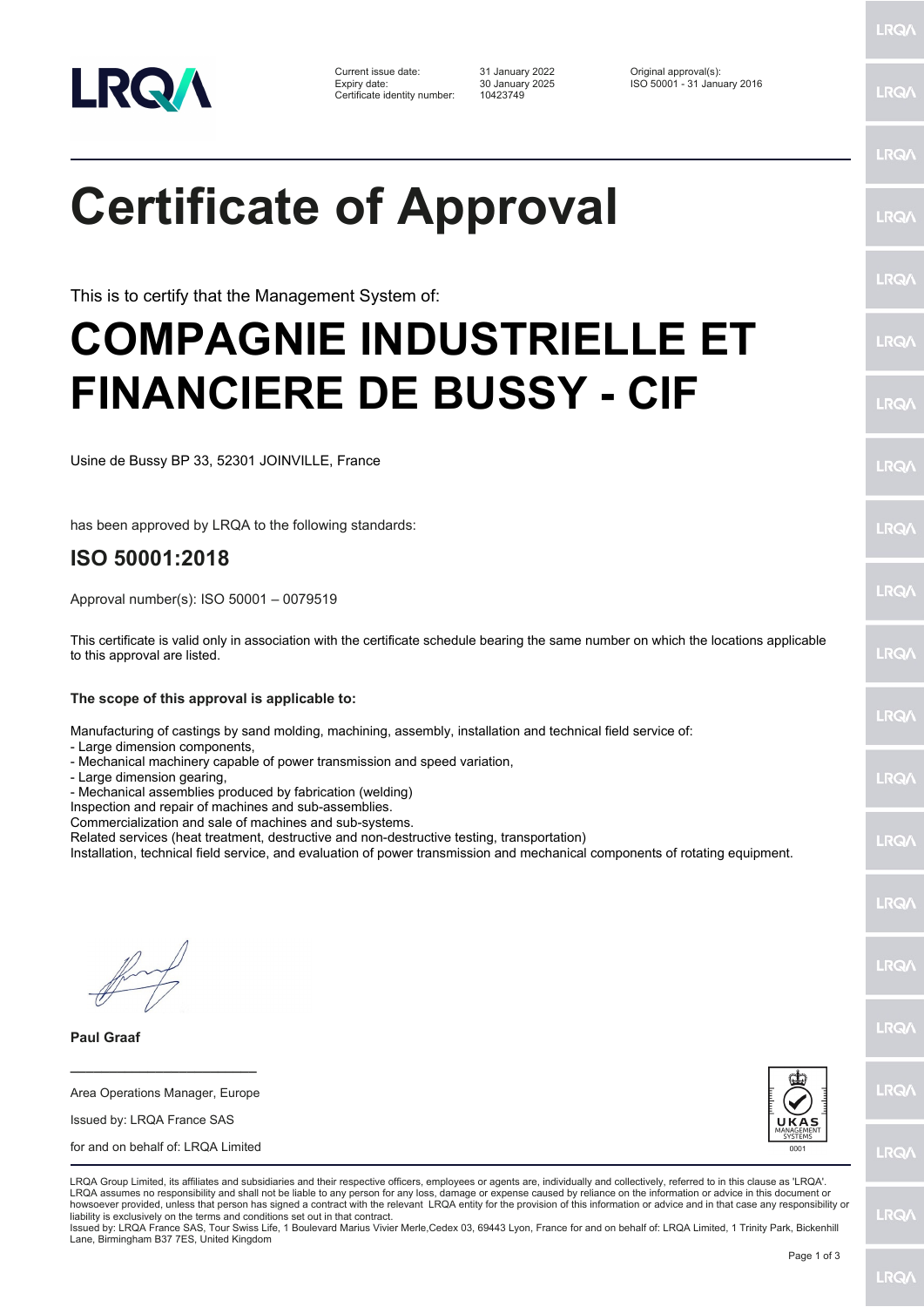

**LRQA** 

**LRQA** 

Certificate identity number: 10423749

| <b>Certificate Schedule</b>                                                                                             |                                                                                                                                                                                                                                   | <b>LRQ/</b> |
|-------------------------------------------------------------------------------------------------------------------------|-----------------------------------------------------------------------------------------------------------------------------------------------------------------------------------------------------------------------------------|-------------|
| Location                                                                                                                | <b>Activities</b>                                                                                                                                                                                                                 | <b>LRQ/</b> |
| <b>COMPAGNIE INDUSTRIELLE ET FINANCIERE DE BUSSY -</b><br><b>CIF</b><br>Usine de Bussy BP 33, 52301 JOINVILLE, France   | ISO 50001:2018<br>Manufacturing of castings by sand molding, machining,<br>assembly, installation and technical field service of:                                                                                                 | <b>LRQA</b> |
|                                                                                                                         | - <sup>-</sup> Large dimension components,<br>- <sup>[</sup> Mechanical machinery capable of power transmission<br>and speed variation,<br>- <sup>[</sup> Large dimension gearing,                                                | <b>LRQ/</b> |
|                                                                                                                         | - <sup>[</sup> Mechanical assemblies produced by fabrication<br>(welding)<br>Inspection and repair of machines and sub-assemblies.<br>Commercialization and sale of machines and                                                  | <b>LRQA</b> |
|                                                                                                                         | sub-systems.<br>Related services (heat treatment, destructive and<br>non-destructive testing, transportation)<br>Installation, technical field service, and evaluation of                                                         | <b>LRQA</b> |
|                                                                                                                         | power transmission and mechanical components of<br>rotating equipment.                                                                                                                                                            | <b>LRQA</b> |
| <b>COMPAGNIE ENGRENAGES ET REDUCTEURS MESSIAN</b><br><b>DURAND ERCMD</b><br>33 rue du 4 Septembre, 58600 FOURCHAMBAULT, | ISO 50001:2018<br>Manufacturing and maintenance in workshop of worm<br>gear reducers, worm gear sets.                                                                                                                             | <b>LRQ/</b> |
| France                                                                                                                  | Manufacturing of compressor and pump screws.                                                                                                                                                                                      | <b>LRQA</b> |
| <b>FERRY CAPITAIN</b><br>Vecqueville, 52301 JOINVILLE, France                                                           | ISO 50001:2018<br>Manufacture of gear sets based on customer's data.<br>Manufacture of castings from sand moulding in:<br>- grey and ductile cast iron, FerryNod®, Ferrynox®,<br>Ferrysteel®, Ferrycast®, and alloyed cast irons, | <b>LRQ/</b> |
|                                                                                                                         | - carbon steel, low and high alloy steel.<br>Fully integrated machining shop including gear cutting<br>and assembly activities.                                                                                                   | <b>LRQA</b> |
| <b>COMPAGNIE MESSIAN DURAND</b><br>539 avenue du Cateau, 59405 CAMBRAI, France                                          | ISO 50001:2018<br>Sales, manufacture and maintenance in workshop of                                                                                                                                                               | <b>LRQ/</b> |
|                                                                                                                         | mechanical gear units and couplings ensuring speed<br>transmission and variation.                                                                                                                                                 | <b>LRQA</b> |
|                                                                                                                         |                                                                                                                                                                                                                                   | <b>LRQA</b> |
|                                                                                                                         |                                                                                                                                                                                                                                   | <b>LRQ/</b> |
|                                                                                                                         | 0001                                                                                                                                                                                                                              | <b>LRQA</b> |

assumes no responsibility and shall not be liable to any person for any loss, damage or expense caused by reliance on the information or advice in this document or howsoever<br>provided, unless that person has signed a contra

LRQ/\